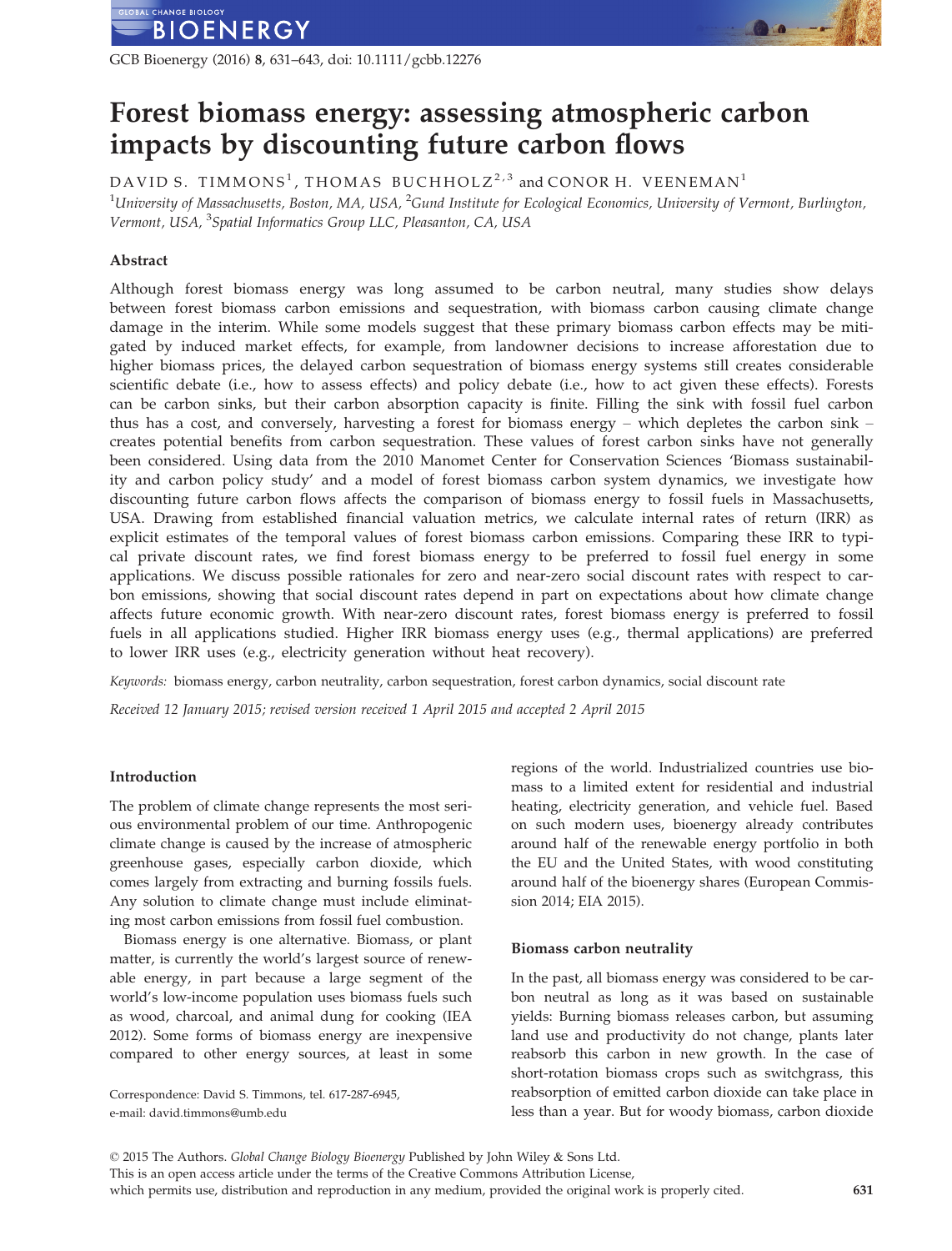released in combustion may not be completely reabsorbed by new tree growth for decades or even centuries (depending on region and forest type). Many studies have now demonstrated that this time interval between carbon release and reabsorption can be a source of temporary greenhouse gas increases and thus that biomass is not necessarily carbon neutral or may only be carbon neutral over longer timeframes (Marland & Schlamadinger, 1997; Johnson, 2009; Cherubini et al., 2011; Hudiburg et al., 2011; McKechnie et al., 2011; Holtsmark, 2012; Schulze et al., 2012; Lamers & Junginger, 2013; Mika & Keeton, 2015).

The state of Massachusetts, USA, commissioned the Manomet Center for Conservation Sciences to do a study of forest biomass energy carbon dynamics (Walker et al., 2010, 2013; hereafter referred to as the Manomet report). The Manomet report quantified carbon emissions from forest biomass energy used in different applications and estimated carbon reabsorption times for Massachusetts forests. For most uses of biomass energy, more carbon is released initially than when using fossil fuels to produce the same quantity of energy, so an initial 'carbon debt' is incurred (Fargione et al., 2008). Growing forests gradually reabsorb or payback this carbon debt. The number of years until forests absorb more carbon than would have been released by fossil fuel use is called the 'carbon payback'. After payback, continued forest carbon sequestration generates a 'carbon dividend' (Walker et al., 2010). Depending on the energy application, reference fossil fuel, and assumed forest management strategy, forest biomass carbon payback periods can range from less than a decade to many decades.

The Manomet report compared net emissions of a bioenergy scenario and a fossil fuel scenario over time, considering the amount of biomass harvested within the actively managed forest landscape. In the Massachusetts context, biomass energy demand was not expected to increase the annual total acreage harvested. As the unmanaged forest landscape was assumed to remain constant, the Manomet results did not reflect any afforestation across the landscape, which might be induced by greater use of biomass energy and higher biomass prices (as discussed below). The prolonged carbon payback for Massachusetts forest biomass energy was mainly driven by the greater GHG emissions per unit of energy for biomass vs. fossil energy. The Manomet report was criticized for being a stand-level study (Lucier, 2010), that is, for not including possible carbon benefits of marketinduced afforestation, although using a landscape-level framework can also reduce carbon benefits as measured by carbon debts and dividends (see Cardellichio & Walker, 2010).

While the Manomet report and similar studies have not necessarily prescribed continued use of fossil fuels instead of biomass energy, policymakers might conclude this. By itself, the carbon debt approach suggests ambiguity about replacing fossil fuels with biomass energy – higher atmospheric carbon levels now and lower levels later. But carbon debt and payback alone do not adequately describe the temporal values of atmospheric carbon, because it is not clear what a reasonable payback period might be: 5 years, 50 years, and 500 years might all be considered reasonable payback periods in different contexts. Carbon payback alone does not reveal whether forest biomass energy is superior to fossil energy for reducing climate change.

Cherubini et al. (2011) use a different approach in modeling carbon emissions from fossil fuels and forest biomass energy. They find that atmospheric carbon emissions from forest biomass combustion are always less than those from fossil fuel combustion, because there is an additional sink for the biomass carbon from replacement plant growth, assuming sustainable forest management. Cherubini et al. use this difference to calculate the global warming potential from biomass energy as a fraction of the global warming potential for fossil fuels, which they call  $GWP<sub>bio</sub>$ . While this approach is consistent with treatment of other greenhouse gases and conceptually useful, from a policy perspective it has limitations similar to carbon debt, in that GWPbio varies with the time horizon considered. For example, in one scenario, biomass carbon has 96% of the global warming potential of fossil fuel carbon for a 20-year time horizon, 43% for a 100-year horizon, and only 8% of fossil fuel warming potential for a 500-year horizon (Cherubini et al., 2011). Policymakers do not necessarily know the relevant time horizon, which greatly affects conclusions about the desirability of biomass energy. The temporal value of carbon emitted or avoided is not explicitly considered.

Another thread of the biomass carbon literature looks at induced market effects of biomass energy policy, for example, the possibility that promoting biomass energy use will increase biomass prices and lead to afforestation or to changes in forest management practices. When these effects are considered, forest biomass energy use can lead to reduced atmospheric carbon levels even in the short run. Galik & Abt (2012) consider differences by forest type and scale in Virginia, USA, based on increased co-firing of biomass with coal in electric power plants. While estimated carbon effects in unmanaged forest stands are similar to those found by the Manomet Report, already-managed plots show lower carbon debts with faster carbon paybacks. At larger scales, changes in forest management and forest land cover create or enlarge carbon sinks, mainly due to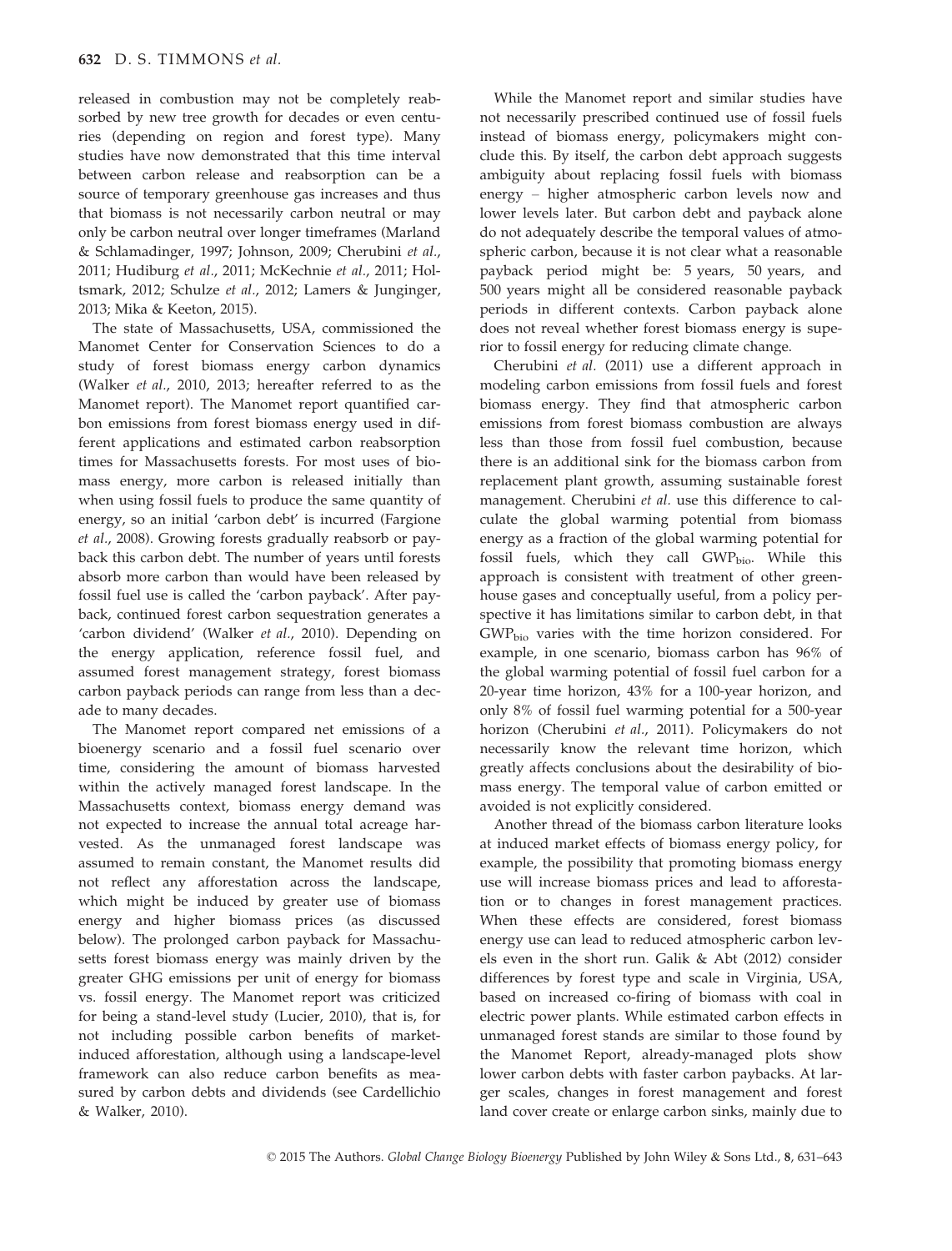anticipated future bioenergy markets, resulting in no net carbon debt at the largest scales. Other studies find similar results at the US level (White et al., 2013) and world level (Daigneault et al., 2012), with induced market feedbacks mitigating emissions from biomass harvests. In some scenarios, the initial plot-level biomass carbon debt is reduced or eliminated through changes elsewhere in the landscape.

While induced market effects are appropriate policy considerations, they are highly uncertain and do not negate the need to consider the primary carbon effects of forest biomass carbon emissions and sequestration. The total effect of biomass energy use is governed by a forest ecosystem's limited capacity to absorb atmospheric carbon. Modeling the ecology of forest carbon pools and fluxes is already fraught with scientific uncertainties, and modeling induced market effects – for example, land-use change driven by biomass prices – adds additional levels of uncertainty to the analysis. Our approach provides an alternative framework for evaluating the primary carbon effects of forest biomass energy use at all scales. Any induced market effects that may occur would be in addition the primary effects modeled here.

## Forests as carbon sinks

A key to understanding biomass carbon temporal values is the finite capacity of the forest as a carbon sink. Young forests sequester carbon rapidly, but sequestration slows dramatically as forests age, and new growth is balanced by decay (Schlamadinger & Marland, 1996; Ryan et al., 1997; Eriksson et al., 2007). Over centuries, net forest carbon sequestration asymptotically approaches zero, although there is some debate about whether a minimal level of carbon sequestration continues even in old-growth forests (Luyssaert et al., 2008). Because forest carbon sequestration is effectively finite and has a value (in avoided climate change costs), there is a benefit to reducing the current carbon stock and allowing for rapid carbon sequestration in the future, that is, being able to sequester future carbon emissions has an option value. The cost in current carbon emissions of burning trees and wood residuals for energy is at least partially offset by the increased value of the enlarged forest carbon sink. Most forest biomass models to date have not explicitly accounted for this option value created by harvesting forests and thus have underestimated the value of using forest biomass energy as compared to fossil fuels.

As noted by Cherubini et al. (2013), biomass energy carbon emissions are fundamentally different from fossil fuel emissions, because biomass emissions are temporary and reversible. In this study, we build on that idea and describe circumstances under which forest biomass energy is carbon preferable to fossil fuel energy.

#### Social discount rates

Utilizing forest biomass energy has carbon benefits as compared to using fossil fuels, but as shown by the Manomet report and others, society must wait to receive these benefits. In economics, a discount rate is used to reflect the cost of waiting. In this study, we utilize this economic tool for analyzing carbon emissions and sequestration occurring at different points in time. While the approach described here is economic, the results are broadly applicable to biomass energy use and provide a stronger theoretical foundation for biomass energy policy than carbon debt and payback metrics used in the past.

A private discount rate for an individual or business is normally thought to be the opportunity cost of capital, perhaps equal to a bank interest rate or a return to equity expected by shareholders. The appropriate discount rate for society as a whole is a more difficult question, and appropriate social discount rates for climate change and other long-term sustainability issues are much debated in the literature. A recent report by the US Environmental Protection Agency discusses this issue in some detail and notes that 'there is no consensus about what [discount] rates to use in this context' (EPA 2014, page B-14). The Stern Review of the Economics of Climate Change (Stern, 2006) used a relatively low social discount rate of 1.4% in concluding that the benefits from avoiding climate change outweigh the costs of avoiding it, although the Stern Review was much criticized for this choice of discount rate (Nordhaus, 2007).

A common construction of a social discount rate is based on Ramsey (1928; as described in IPCC, 2014), where the social discount rate  $(\rho)$  is based on a pure rate of social time preference  $(\delta)$ , the expected per capita rate of growth in the economy  $(q)$ , and the elasticity of the marginal utility of consumption  $(\eta)$ :

$$
\rho = \delta + \eta g \tag{1}
$$

The pure rate of time preference,  $\delta$ , reflects the social desirability of present as compared to future consumption. The  $g$  parameter reflects the possibility that the economy and per capita consumption may continue to grow over time, making future generations wealthier than us. If so, our willingness to sacrifice now for our possibly wealthier descendants might have limits. The magnitude of those limits is captured by the  $\eta$  factor, which reflects the decreased utility (or benefit) obtained from each additional increment of consumption. Beckerman & Hepburn (2007) call  $\delta$  and  $\eta$  the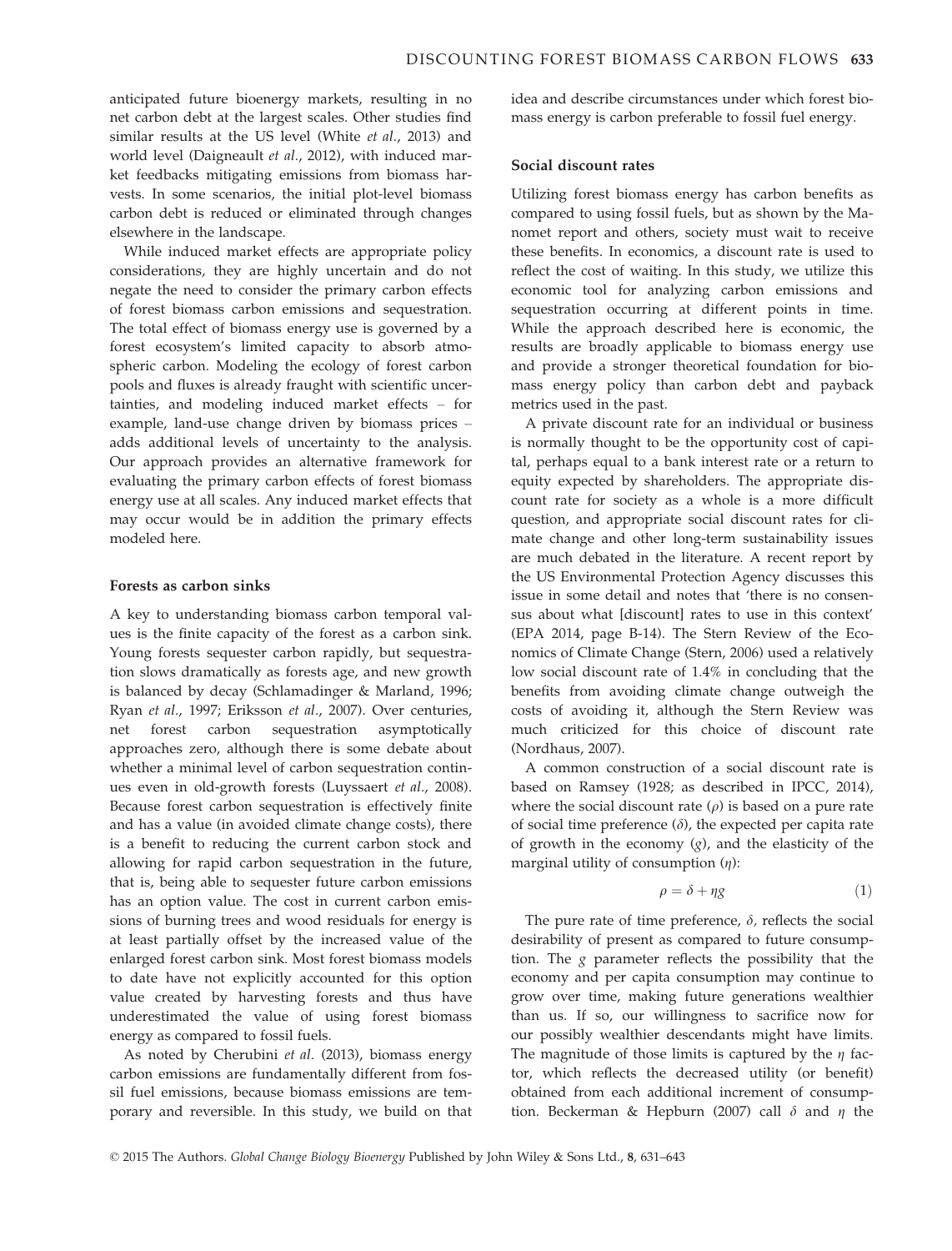ethical parameters, and these parameters have received most attention in the climate change debate.

The Intergovernmental Panel on Climate Change fifth Assessment Report presents values of  $\delta$ ,  $\eta$ , and g used in recent analyses of climate change economics, as shown in Table 1 (IPCC 2014). There appears to be near unanimity about a zero or near-zero rate for  $\delta$ . A common argument is that the consumption of future generations should not be discounted simply because these generations happen to be born later. Most recent climate change studies have assumed economic growth rates  $(q)$ of about 2%, with a mean value from the IPCC data of 2.1% (IPCC 2014). Along with other mean values from the IPCC report, this implies a social discount rate of 4.5% (Table 1).

In addition to ethical questions about  $\delta$  and  $\eta$ , another question regards the g parameter, or future per capita economic growth (Ackerman et al., 2009). Although the assumptions shown in Table 1 reflect global growth experience of the last decades, there is no guarantee that per capita economic growth will continue unabated for centuries into the future. Ecological economists would in fact argue that infinite growth of physical resource use on a finite planet is impossible (Daly, 1974). If Earth has a maximum human carrying capacity, then population growth and all economic growth must eventually approach zero, at least for growth of physical resources (as opposed to growth of intellectual or cultural resources). If long-term growth must approach zero and  $\delta$  is zero, then the social discount rate approaches zero for long time horizons.

Another question is whether carbon emissions themselves may significantly affect the future growth rate g. Clearly, loss of land from sea-level rise, greater damages from extreme weather, ocean acidification, etc., all have the potential to slow real economic growth in the future. When consumption growth causes environmental externalities such as climate change, Dasgupta et al. (1999) show that social discount rates can be zero or even negative.

With respect to climate change damage, we assume below that marginal cost of damage per metric ton of atmospheric carbon (Mg C) is constant over time. In fact, the marginal damage per Mg C may rise over time, due both to more extreme effects of climate change and to a growing population who incur damages. Tol (2009) notes that discounting does not reduce the present value of future climate effects if the costs of such effects grow faster than the discount rate. For example, if marginal damage per Mg C was to grow at the discount rate, there would be no difference between the present value of carbon damages today and in the future, implying an effective discount rate of zero:

if PV(MCC<sub>t</sub>) = 
$$
\frac{\text{MCC}_t}{(1+r)^t}
$$
 and MCC<sub>t</sub> = MCC<sub>0</sub>(1+r)<sup>t</sup>  
then PV(MCC<sub>t</sub>) =  $\frac{\text{MCC}_0(1+r)^t}{(1+r)^t}$  = MCC<sub>0</sub> (2)

where PV is present value,  $MCC<sub>t</sub>$  is the marginal cost of carbon emissions at some time  $t$  in the future, MCC<sub>0</sub> is the marginal cost of carbon emissions now, and  $r$  is a discount rate and growth rate of the marginal cost of carbon emissions. We have little knowledge of future climate change marginal damages and less knowledge of their cost paths over time. A precautionary approach suggests this and other possible justifications for zero or near-zero discount rates, treating future emissions damages as equivalent to present damages.

Table 1 Parameter values for construction of social discount rate from recent studies

|                           | Pure rate of time               | Elasticity of marginal          | Economic growth      |
|---------------------------|---------------------------------|---------------------------------|----------------------|
|                           | preference $(\delta)$ , percent | utility of consumption $(\eta)$ | rate $(g)$ , percent |
| Cline (1992)              | 0.0                             | 1.50                            | 1.0                  |
| <b>IPCC</b> (1996)        | 0.0                             | 1.75                            | 4.8                  |
| Arrow (1999)              | 0.0                             | 2.00                            | 2.0                  |
| UK Green Book (2003)      | 1.5                             | 1.00                            | 2.0                  |
| Rapport Lebegue (2005)    | 0.0                             | 2.00                            | 2.0                  |
| Stern (2007)              | 0.1                             | 1.00                            | 1.3                  |
| Arrow (2007)              |                                 | 2.50                            |                      |
| Dasgupta (2007)           | 0.1                             | 3.00                            |                      |
| Weitzman (2007)           | 2.0                             | 2.00                            | 2.0                  |
| Nordhaus (2008)           | 1.0                             | 2.00                            | 2.0                  |
| Mean of studies           | 0.5                             | 1.88                            | 2.1                  |
| Ramsey rule discount rate |                                 |                                 |                      |
| based on mean values:     | $0.5 + (1.88*2.1) = 4.5$        |                                 |                      |

Source: Intergovernmental Panel on Climate Change (IPCC, 2014).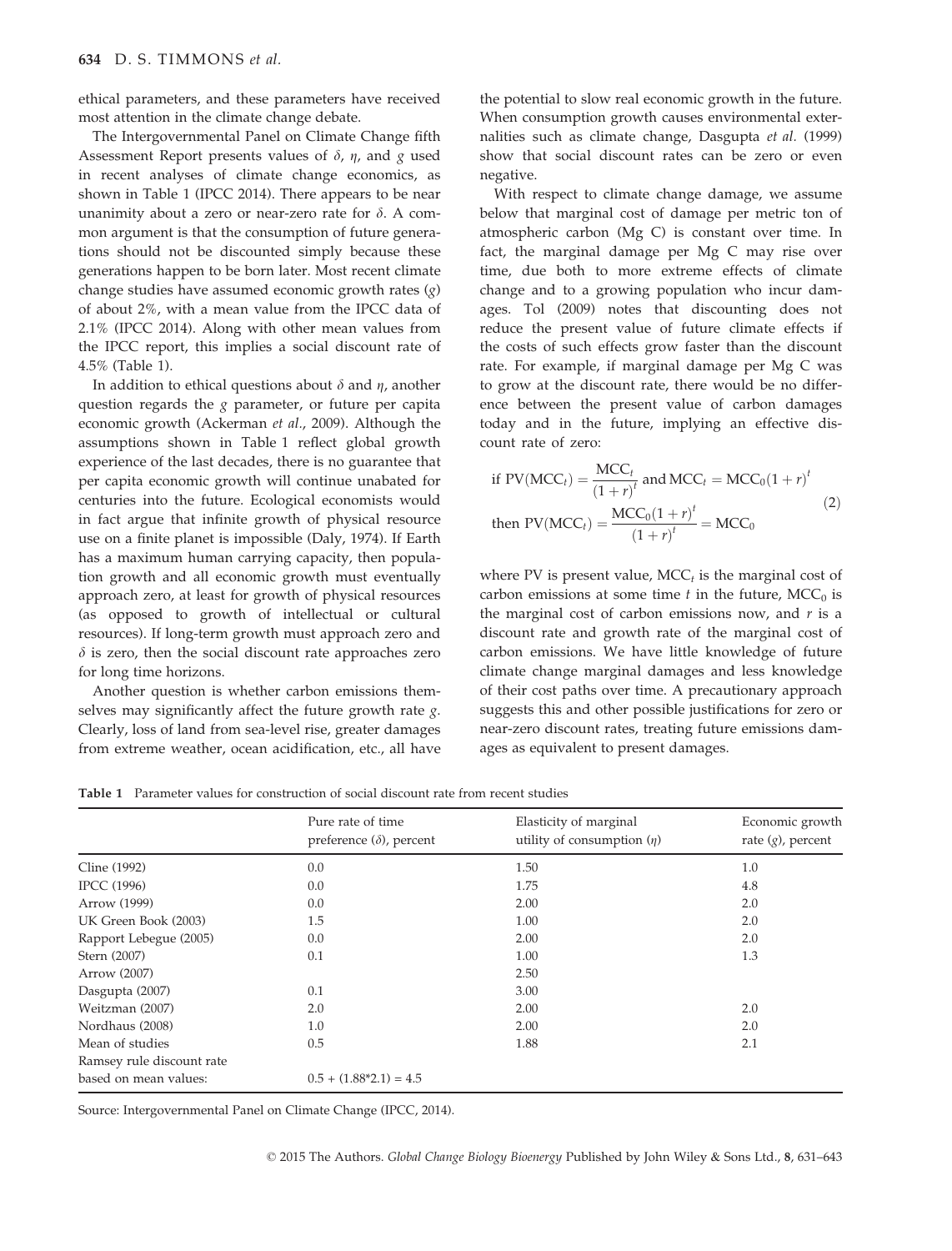Using a system dynamics model that replicates results of the Manomet report, we calculate internal rates of return (IRR) for carbon emissions from forest biomass energy. IRR is a common financial metric, which we use to evaluate the greater short-term carbon emissions and decreased long-term emissions from forest biomass energy as compared to fossil energy. IRR is the discount rate at which the cost of initial carbon emissions is exactly equal to the present value of future carbon reductions. The IRR estimates can be compared to private and/or social discount rates to determine optimum biomass policy. If biomass IRR is greater than the discount rate, forest biomass energy is preferred to fossil energy.

#### Materials and Methods

#### Data

We use data from Massachusetts, USA, compiled in a report by the Manomet Center for Conservation Sciences (Walker et al., 2010, 2013). The Manomet report is based on Forest Inventory and Analysis (FIA) data from the US Forest Service. These FIA data are used as inputs to a simulation model, the US Forest Service Forest Vegetation Simulator (FVS) for the northeast region. The FVS model predicts forest growth and mortality along with changes in various forest carbon pools.

Model input data include 88 FIA plots in Massachusetts that have at least 61.8 metric tons of carbon per hectare (Mg C ha<sup>-1</sup>) aboveground (live), indicating that these plots are sufficiently stocked for possible timber and biomass harvest. Plots contain mixtures of tree species including oak, other hardwoods, hemlock, and white pine. All results are aggregated and expressed in Mg C  $ha^{-1}$  for this representative Massachusetts forest.

The Manomet report develops a number of harvest scenarios to estimate the impact of different harvest levels on forest carbon pools. We use two of the harvest scenarios, comparing both to a business as usual (BAU) scenario. The BAU harvest represents forest management practice typical in Massachusetts today, removing on average about 20% of above-ground live carbon or 15.6 Mg C ha<sup>-1</sup>. The light biomass harvest scenario removes an additional 14.1 Mg C ha<sup> $-1$ </sup> over the BAU cut, with 38% of carbon removed including 65% of tree tops and limbs. The heavy biomass harvest scenario removes  $44.5 \text{ Mg C}$  ha $^{-1}$ more than BAU, with 76% of carbon removed, again including 65% of tops and limbs. Results below reflect these differences between the BAU harvest and either a heavy or light harvest aimed at securing forest biomass for energy.

The FVS model simulates the specified harvest in the year 2010 followed by forest plot growth and carbon accumulation to 2100. The Manomet report provides estimates of total forest plot carbon for each harvest scenario at 10-year intervals until 2100. From these data, we first estimate parameters of growth curves for the biomass harvests and then calculate the BAU carbon levels based on Manomet-reported differences between the BAU harvest and biomass harvests.

To compare carbon impacts of forest biomass energy use to continued fossil fuel use, the Manomet report considers several different energy applications. In each application, results depend on the efficiency of forest biomass energy in this use, the efficiency of the reference fossil fuel, and the energy and carbon contents of forest biomass and fossil fuels. Here, we consider all four biomass applications for which results are available in the Manomet report: (1) forest biomass in a commercial-scale heating application compared to heavy (#6) fuel oil; (2) forest biomass in a commercial-scale heating application as compared to natural gas; (3) forest biomass for electricity generation as compared to coal-fired electricity; and (4) forest biomass electricity compared to natural gas-fired electricity.

#### Forest biomass carbon dynamics model

To replicate results from the Manomet study and to develop better intuition about the structure of the biomass energy utilization problem, we develop a biomass system dynamics model using STELLA software. System dynamics models have been widely used where effects over time are of primary interest (Sterman, 2000). Figure 1 depicts the core features of the model, which represents one hectare of typical Massachusetts forest and carbon dynamics associated with utilizing forest biomass energy and fossil fuels. Rectangles in Fig. 1 represent stocks or quantities, which include stocks of fossil carbon (still in the ground), atmospheric carbon in the form of  $CO<sub>2</sub>$ , and aboveground forest biomass carbon (omitting forest mineral soil carbon, which is not modeled in the Manomet report). The double-line arrows with valve symbols represent flows, or derivatives of stocks with respect to time. Circles represent other parameters or outputs, and single-line arrows indicate origins and uses of parameters and outputs.

The equation for the forest biomass carbon stock estimated from data in the Manomet report is as follows:

$$
C_f(t) = e^{\left[a - \left(\frac{b}{t}\right)\right]}
$$
 (3)

where  $C_f$  is total forest biomass carbon in Mg C ha<sup>-1</sup> and t is time in years. Table 2 shows the estimated parameters  $a$  and  $b$ for biomass growth ( $R^2 > 0.99$ ). Using equation 3 to simulate forest carbon from establishment (with no harvest) produces in the familiar sigmoid-shaped forest carbon stock curve shown in Fig. 2. Initially, forest carbon increases exponentially, but growth later slows and asymptotically approaches the maximum stock level over time.

In the Fig. 1 model, the forest C absorption flow is the time derivative of the stock function:

$$
\frac{\mathrm{d}C_f(t)}{\mathrm{d}t} = \left(\frac{b}{t^2}\right) e^{\left[a - \left(\frac{b}{t}\right)\right]}
$$
(4)

In Fig. 1, the flow of carbon from forest biomass combustion is determined by biomass harvest quantity (in metric tons carbon, Mg C) and the biomass fraction of energy (1 or 0 for the scenarios modeled here). We base the flow of carbon for scenarios using fossil fuel combustion on the amount of energy provided by biomass harvest quantity and use the carbon contents of different

© 2015 The Authors. Global Change Biology Bioenergy Published by John Wiley & Sons Ltd., 8, 631–643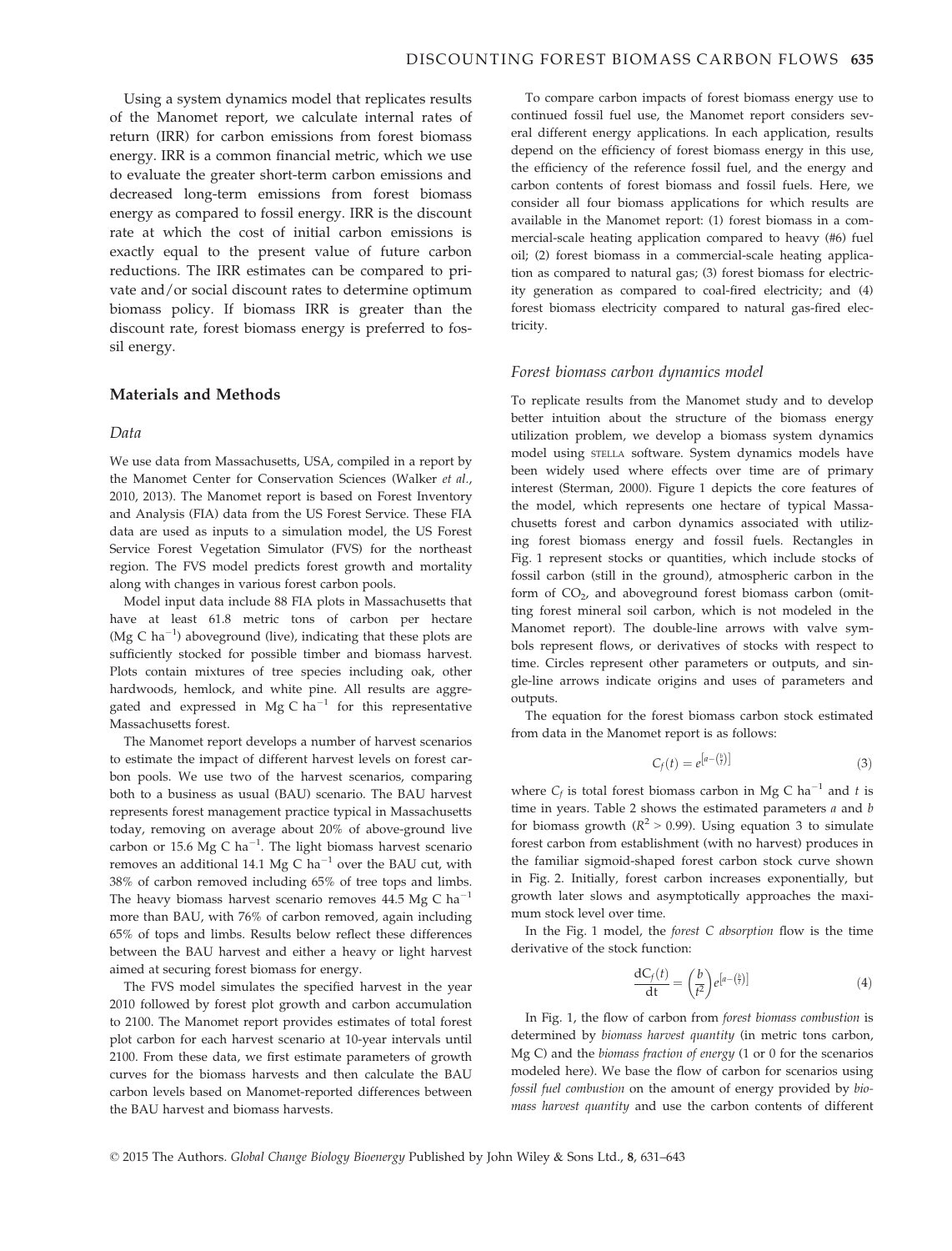

Fig. 1 STELLA model stocks (rectangles), flows (double lines with valves), parameters, and outputs (circles).

Table 2 Parameter estimates for forest growth curves in Manomet report (equation 3)

| <b>Biomass Harvest</b>            | Parameter a | Parameter b |
|-----------------------------------|-------------|-------------|
| Heavy: 61.8 Mg C ha <sup>-1</sup> | 5.72        | 63.60       |
| Light: 44.5 Mg C ha <sup>-1</sup> | 5.75        | 66.41       |



Fig. 2 Aboveground forest carbon development from 0 to 200 years without harvest for representative hectare of Massachusetts forest.

fossil fuels to calculate the carbon emissions resulting from this fossil fuel use. The model runs in one-year time steps, calculating annual carbon flows and resulting new stock levels for forest carbon and atmospheric carbon in each year. We change biomass harvest and fossil fuel parameters as necessary to produce results for the different scenarios shown below.

From equation 3, we calculate a maximum forest carbon sink capacity. Using the heavy harvest parameter  $a$  in Table 2, we estimate the following:

$$
C_f(t \to \infty) = e^a = e^{5.72} = 304.9Mg \, C \, ha^{-1} \tag{5}
$$

In the absence of forest harvest or other disturbance, forest carbon asymptotically approaches such a maximum carbon sequestration level over many years.

There is considerable uncertainty about the long-term accuracy of forest growth models. The Manomet report notes that the FVS simulator and similar models provide a high degree of accuracy for growth periods of only 30–50 years, and the FVS simulator has been shown to be an unreliable predictor of aboveground live carbon accumulation rates in northeastern US late-successional and old-growth forests (Gunn et al., 2014). Small changes in parameter assumptions or measurements have also been shown to greatly affect results in such models (Buchholz et al., 2013). A system dynamics model as used in this study focuses on the structure of the problem, yielding similar qualitative results under a wide range of possible parameter values. As shown in Fig. 1, with biomass energy use, there is a circular flow of carbon from forests to the atmosphere and back to forests, while with fossil fuel use, there is a one-way flow of carbon from the Earth to the atmosphere. Although forests absorb atmospheric carbon, a forest carbon sink is essentially finite, and net carbon absorption is greatly reduced as the carbon sink fills. These characteristics are critical aspects of the problem, and given this problem structure, the model ultimately yields similar results regardless of specific assumptions about forest growth rates or capacities of forest carbon sinks.

We first consider a single biomass harvest followed by forest regrowth, or an impulse response function as modeled in the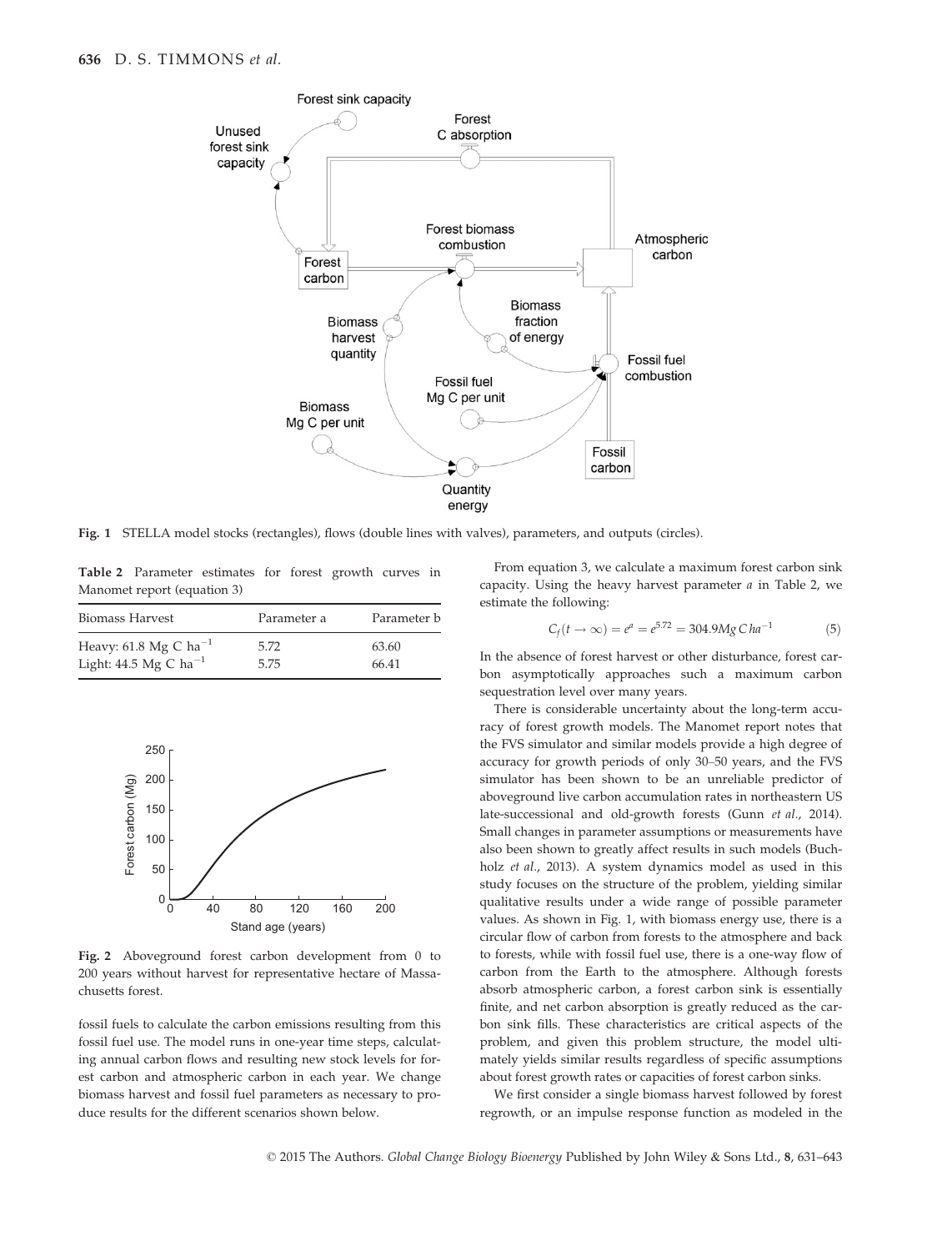Manomet report and by others (Cherubini et al., 2011). For each harvest scenario, we calibrate the model to match Manomet estimates for carbon debt, payback, carbon dividend in 2050, and carbon dividend in 2100 for biomass thermal energy compared to oil. As shown in Table 3, our results for other technology scenarios are substantially the same as the Manomet results, and any differences are not large enough to affect conclusions or policy implications. For each scenario, we generate estimates of initial carbon release (a current cost) and subsequent annual carbon sequestration (future benefits). From these carbon changes, we then calculate internal rates of return (IRR) for each technology and harvest scenario.

While analyzing a single forest biomass harvest is analytically convenient, it is not necessarily representative of actual policy choices. If biomass is an attractive energy source now, it may be in the future as well. Periodic forest harvest may continue, with some forest regrowth and carbon sequestration taking place between harvest events. Besides being more realistic, such a long-term perspective also illustrates more clearly the difference between using fossil fuels compared to forest biomass, and the implications of discounting future carbon flows. Holtsmark (2012) demonstrates that when one considers a continuing series of forest harvests, the atmospheric carbon increase is ongoing. Under active management for biomass energy (and/or timber), forest plots never reach their maximum carbon sequestration levels. We model a series of 10 harvests over a 220-year simulation. We compare the atmospheric carbon results of using forest biomass to different fossil fuel alternatives, modeling an initial atmospheric carbon stock of zero, without considering any other sources or sinks of carbon. To make a clear comparison, we model fossil fuel use only at 22-year intervals, in the same years as biomass harvest and combustion.

#### Quantifying temporal values of carbon emissions

With the carbon debt–dividend analysis alone, it is difficult to compare the option of forest biomass energy to using fossil fuels. For some forest biomass energy scenarios, we trade increased atmospheric carbon in the short run for decreased levels in the long run. But it is not clear how to value the shortterm carbon losses against the long-term gains from future carbon sequestration. Conventional economic tools are well suited to this purpose.

Conceptually, the problem is identical to making a capital investment now in order to obtain a flow of benefits at points in the future. Several economic metrics are available to assess the value of such capital investments. All depend on the concept of discounting, or assessing the present value of a future benefit at some fraction of its future value, because we must wait to receive a future benefit. The annual rate at which we discount future benefits is the discount rate. In this analysis, we calculate the internal rate of return (IRR) for carbon emissions, which is the discount rate at which net present value is equal to zero. At this discount rate, the cost of the initial carbon release is exactly balanced by the present value of benefits from future carbon sequestration. A project with an IRR greater than the discount rate is considered desirable, that is, the returns from the project are greater than required. The choice of an appropriate discount rate then becomes the key question to assess the temporal value of carbon emissions, as discussed above.

In this analysis, our unit of measurement is Mg C rather than a monetary value. Some previous studies have specifically recommended discounting only future financial flows and not discounting physical flows, because only perceived value can be affected by the passage of time – a ton of carbon is still a ton of carbon at any point in time (EPA 2014). But in this case, we use a ton of carbon as proxy for damage caused by climate change. While the specific climate change cost of each ton of carbon is unknown (and perhaps unknowable), the IRR calculated from the carbon flows is the same for any constant price of carbon. For example, a constant price of \$1, \$10, or \$100 per ton of carbon yields the same IRR for the carbon flows modeled. We can thus derive

|  |  |  | Table 3 Manomet report and STELLA model estimates of carbon paybacks and dividends |
|--|--|--|------------------------------------------------------------------------------------|
|--|--|--|------------------------------------------------------------------------------------|

| Heavy Biomass Harvest        | Carbon payback (year) |         | Carbon dividend 2050<br>(percent) |                      | Carbon dividend 2100<br>(percent) |                                   |  |
|------------------------------|-----------------------|---------|-----------------------------------|----------------------|-----------------------------------|-----------------------------------|--|
| Technology                   | <b>STELLA</b>         | Manomet | <b>STELLA</b>                     | Manomet              | <b>STELLA</b>                     | Manomet                           |  |
| Biomass thermal vs. oil      | 15                    | 15      | 39                                | 39                   | 66                                | 66                                |  |
| Biomass thermal vs. gas      | 40                    | 37      | 11                                | 14                   | 51                                | 52                                |  |
| Biomass electricity vs. coal | 35                    | 32      | 19                                | 22                   | 55                                | 56                                |  |
| Biomass electricity vs. gas  | 93                    | 85      | $-65$                             | $-59$                | 8                                 | 11                                |  |
| <b>Light Biomass Harvest</b> | Carbon payback (year) |         | (percent)                         | Carbon dividend 2050 |                                   | Carbon dividend 2100<br>(percent) |  |
| Technology                   | <b>STELLA</b>         | Manomet | <b>STELLA</b>                     | Manomet              | <b>STELLA</b>                     | Manomet                           |  |
| Biomass thermal vs. oil      | 10                    | 10      | 53                                | 53                   | 76                                | 76                                |  |
| Biomass thermal vs. gas      | 29                    | 31      | 31                                | 34                   | 65                                | 67                                |  |
| Biomass electricity vs. coal | 25                    | 27      | 37                                | 40                   | 68                                | 70                                |  |
| Biomass electricity vs. gas  | 60                    | 59      | $-27$                             | $-22$                | 35                                | 39                                |  |

© 2015 The Authors. Global Change Biology Bioenergy Published by John Wiley & Sons Ltd., 8, 631–643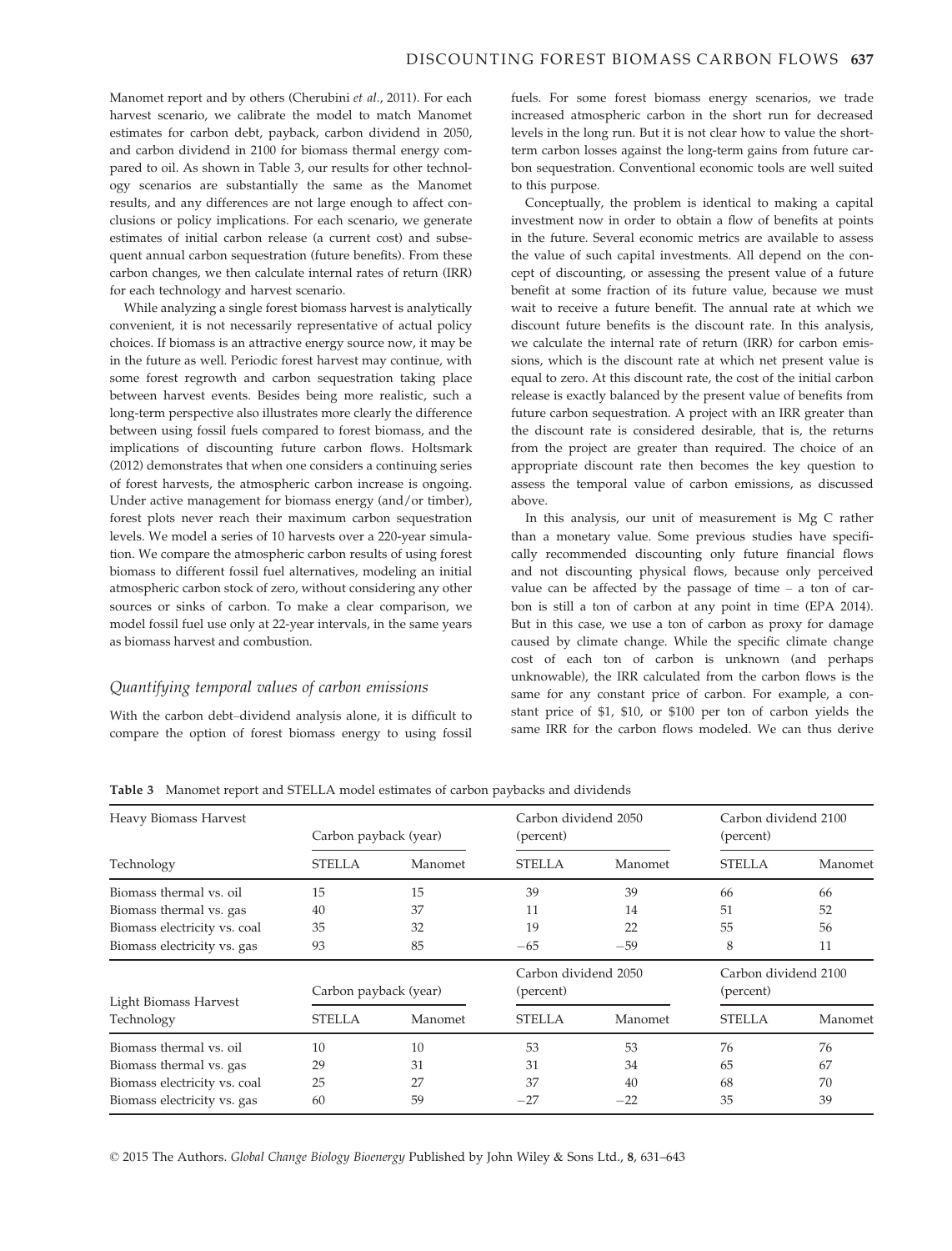### 638 D. S. TIMMONS et al.

information about temporal values of carbon emissions even without specific knowledge of the damage caused by each ton of emissions. We do assume a constant marginal cost of carbon over time, which as discussed above may not be the case, and may justify using a lower social discount rate. Unlike the carbon debt and dividend metrics, the IRR for forest biomass carbon emissions is an explicit measure of the value of carbon emission and sequestration occurring at different points in time, reflecting the option value of sequestering forest carbon in the future. In general, a higher IRR or rate of return is preferred to a lower one, and a lower discount rate justifies accepting projects with lower IRR.

#### Results

Table 4 shows changes in carbon debt and associated IRR for the four technology scenarios and two harvest scenarios modeled. The lighter biomass harvests have higher IRR estimates, given lower initial carbon emissions and faster recovery of forest carbon. Some energy applications also have better IRRs, notably the scenarios comparing forest biomass thermal energy to oil. As natural gas has the lowest carbon content of the biomass and fossil fuels considered here, the IRR estimates for forest biomass energy compared to natural gas energy are lower than for other applications.

In Figs 3–6, we show graphical representations of forest and atmospheric carbon stocks over time, with forests harvested for bioenergy as compared to no harvest scenarios. While no harvest is not necessarily a realistic policy scenario, this assumption shows the greatest possible contrast between using and not using forests for bioenergy.

Table 4 Estimated internal rates of return (IRR) for forest biomass carbon emissions

|                               | Heavy biomass harvest Biomass thermal vs. oil Biomass thermal vs. gas<br>thermal<br>8.3% IRR* |                            | thermal<br>1.6% IRR*                            |                              | Biomass electricity vs.<br>coal electricity<br>2.1% IRR* |                              | Biomass electricity vs.<br>gas electricity<br>$0.1\%$ IRR* |                            |
|-------------------------------|-----------------------------------------------------------------------------------------------|----------------------------|-------------------------------------------------|------------------------------|----------------------------------------------------------|------------------------------|------------------------------------------------------------|----------------------------|
| Year                          | Carbon<br>debt (Mg)                                                                           | Carbon debt<br>change (Mg) | Carbon<br>debt (Mg)                             | Carbon debt<br>change (Mg)   | Carbon<br>debt(Mg)                                       | Carbon debt<br>change (Mg)   | Carbon<br>debt (Mg)                                        | Carbon debt<br>change (Mg) |
| $\theta$                      | 1.44                                                                                          | $-1.44$                    | 6.66                                            | $-6.66$                      | 5.58                                                     | $-5.58$                      | 11.88                                                      | $-11.88$                   |
| 10                            | 0.54                                                                                          | 0.90                       | 5.76                                            | 0.90                         | 4.68                                                     | 0.90                         | 10.98                                                      | 0.90                       |
| 20                            | $-0.56$                                                                                       | 1.10                       | 4.66                                            | 1.10                         | 3.58                                                     | 1.10                         | 9.88                                                       | 1.10                       |
| 30                            | $-2.86$                                                                                       | 2.30                       | 2.36                                            | 2.30                         | 1.28                                                     | 2.30                         | 7.58                                                       | 2.30                       |
| 40                            | $-5.16$                                                                                       | 2.30                       | 0.06                                            | 2.30                         | $-1.02$                                                  | 2.30                         | 5.28                                                       | 2.30                       |
| 50                            | $-6.46$                                                                                       | 1.30                       | $-1.24$                                         | 1.30                         | $-2.32$                                                  | 1.30                         | 3.98                                                       | 1.30                       |
| 60                            | $-7.56$                                                                                       | 1.10                       | $-2.34$                                         | 1.10                         | $-3.42$                                                  | 1.10                         | 2.88                                                       | 1.10                       |
| 70                            | $-8.56$                                                                                       | 1.00                       | $-3.34$                                         | 1.00                         | $-4.42$                                                  | 1.00                         | 1.88                                                       | 1.00                       |
| 80                            | $-9.56$                                                                                       | 1.00                       | $-4.34$                                         | 1.00                         | $-5.42$                                                  | 1.00                         | 0.88                                                       | 1.00                       |
| 90                            | $-10.26$                                                                                      | 0.70                       | $-5.04$                                         | 0.70                         | $-6.12$                                                  | 0.70                         | 0.18                                                       | 0.70                       |
| 100                           | $-10.96$                                                                                      | 0.70                       | $-5.74$                                         | 0.70                         | $-6.82$                                                  | 0.70                         | $-0.52$                                                    | 0.70                       |
| Light biomass harvest<br>Year | Biomass thermal vs. oil<br>thermal<br>12.5% IRR*                                              |                            | Biomass thermal vs. gas<br>thermal<br>2.5% IRR* |                              | Biomass electricity vs.<br>coal electricity<br>3.2% IRR* |                              | Biomass electricity vs.<br>gas electricity<br>0.5% IRR*    |                            |
|                               | Carbon<br>debt (Mg)                                                                           | Carbon debt<br>change (Mg) | Carbon<br>debt(Mg)                              | Carbon debt<br>change $(Mg)$ | Carbon<br>debt(Mg)                                       | Carbon debt<br>change $(Mg)$ | Carbon<br>debt(Mg)                                         | Carbon debt<br>change (Mg) |
| $\theta$                      | 0.46                                                                                          | $-0.46$                    | 2.11                                            | $-2.11$                      | 1.77                                                     | $-1.77$                      | 3.76                                                       | $-3.76$                    |
| 10                            | $-0.02$                                                                                       | 0.48                       | 1.63                                            | 0.48                         | 1.29                                                     | 0.48                         | 3.28                                                       | 0.48                       |
| 20                            | $-0.80$                                                                                       | 0.78                       | 0.85                                            | 0.78                         | 0.51                                                     | 0.78                         | 2.50                                                       | 0.78                       |
| 30                            | $-1.68$                                                                                       | 0.88                       | $-0.03$                                         | 0.88                         | $-0.37$                                                  | 0.88                         | 1.62                                                       | 0.88                       |
| 40                            | $-2.28$                                                                                       | 0.60                       | $-0.63$                                         | 0.60                         | $-0.97$                                                  | 0.60                         | 1.02                                                       | 0.60                       |
| 50                            | $-2.78$                                                                                       | 0.50                       | $-1.13$                                         | 0.50                         | $-1.47$                                                  | 0.50                         | 0.52                                                       | 0.50                       |
| 60                            | $-3.28$                                                                                       | 0.50                       | $-1.63$                                         | 0.50                         | $-1.97$                                                  | 0.50                         | 0.02                                                       | 0.50                       |
| 70                            | $-3.78$                                                                                       | 0.50                       | $-2.13$                                         | 0.50                         | $-2.47$                                                  | 0.50                         | $-0.48$                                                    | 0.50                       |
| 80                            | $-3.86$                                                                                       | 0.08                       | $-2.21$                                         | 0.08                         | $-2.55$                                                  | 0.08                         | $-0.56$                                                    | 0.08                       |
| 90                            | $-3.93$                                                                                       | 0.07                       | $-2.28$                                         | 0.07                         | $-2.62$                                                  | 0.07                         | $-0.63$                                                    | 0.07                       |
| 100                           | $-3.98$                                                                                       | 0.05                       | $-2.33$                                         | 0.05                         | $-2.67$                                                  | 0.05                         | $-0.68$                                                    | 0.05                       |

\*Although carbon debts are only shown at 10-year intervals, IRR is calculated from annual debt change.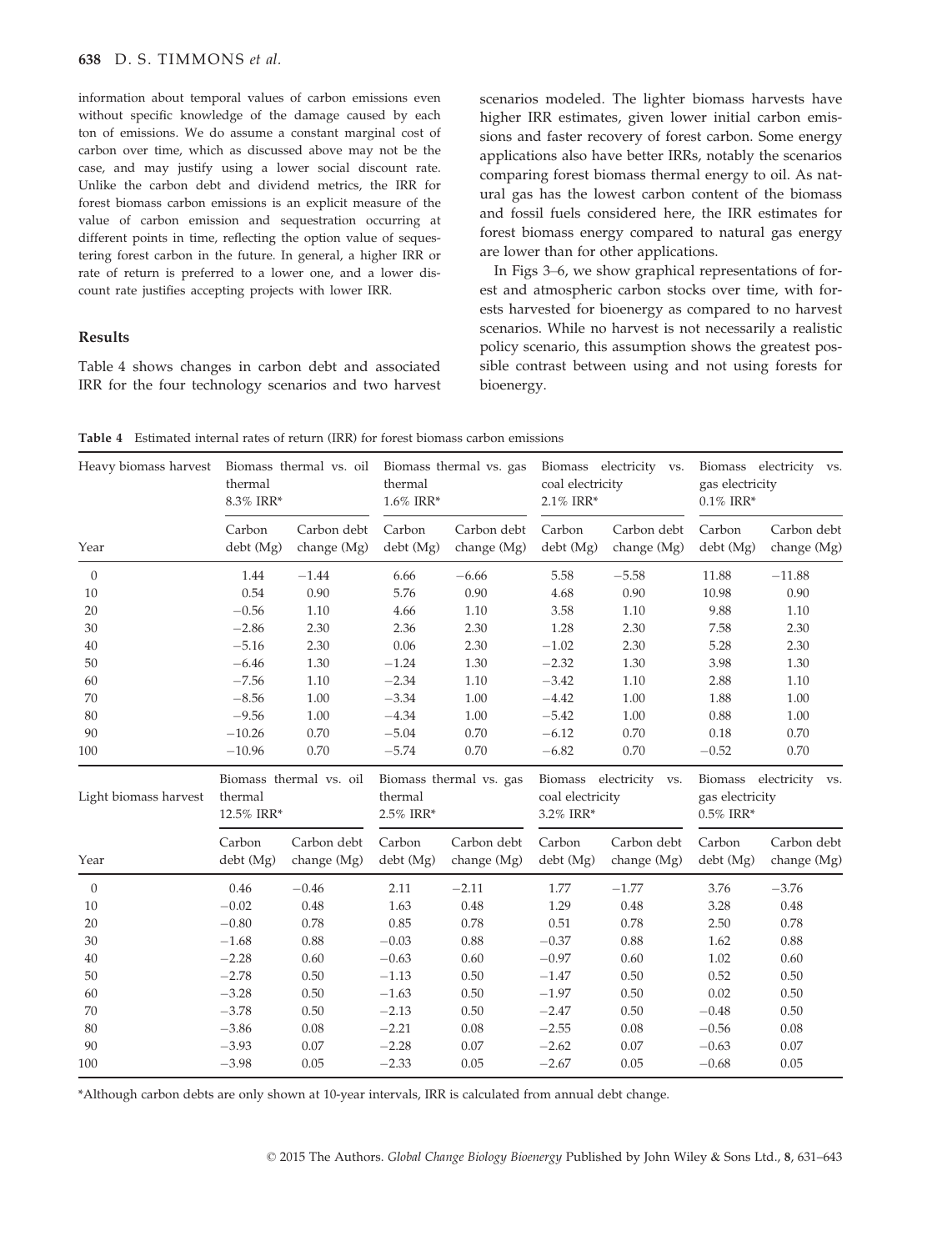

Fig. 3 Aboveground forest carbon and unused forest carbon sink capacity with heavy harvest (44.5 Mg C) at stand age of 43 years, for a representative hectare of Massachusetts forest.

The solid line in Fig. 3 shows change in the carbon stock over a 100-year simulation, with a heavy harvest followed by carbon accumulation starting at the rate of a 43-year-old plot. The initial carbon loss is partly responsible for a carbon debt which is gradually restored. Forest carbon returns to its original level 22 years after harvest in this scenario. The dashed line in Fig. 3 shows the changing capacity of the forest plot as a carbon sink – the inverse of the solid line. As the forest harvest releases carbon to the atmosphere, it also increases the capacity of the forest carbon sink, which has a value for future carbon sequestration.

Figure 4 shows effects on forest carbon of continued periodic harvests. The solid line shows forest carbon levels with continuing heavy harvests, while the dashed line shows forest carbon that would accumulate over time without harvest. The area between the lines is the foregone carbon sequestration that would have occurred without forest harvest. A baseline with BAU or light harvest levels instead of no harvest would result in a lower dashed line with a more gradual slope and would imply less foregone



Fig. 4 Aboveground forest carbon with no harvest and with heavy harvest (44.5 Mg C) at 22-year intervals starting at stand age of 43 years, for representative hectare of Massachusetts forest.



Fig. 5 (a) Atmospheric carbon using forest biomass electricity compared to coal electricity with no forest harvest. (b) Atmospheric carbon for forest biomass electricity compared to natural gas electricity with no forest harvest. (c) Atmospheric carbon for forest biomass electricity compared to natural gas electricity with no forest harvest, replacing both with carbonfree energy after 5 harvest cycles.

carbon sequestration (less area between the biomass scenario and baseline curves).

Figure 5a compares ongoing forest biomass electricity generation with electricity from coal. As described above, in the initial rotation the biomass option results in greater carbon emissions than coal. But the biomass carbon emissions are sequestered over one forest rotation and, importantly, never rise above the first harvest level of emissions. The ongoing increase in atmospheric carbon from biomass combustion that Holtsmark (2012) describes is a nonincreasing, fixed carbon cost of utilizing biomass energy. Atmospheric

© 2015 The Authors. Global Change Biology Bioenergy Published by John Wiley & Sons Ltd., 8, 631–643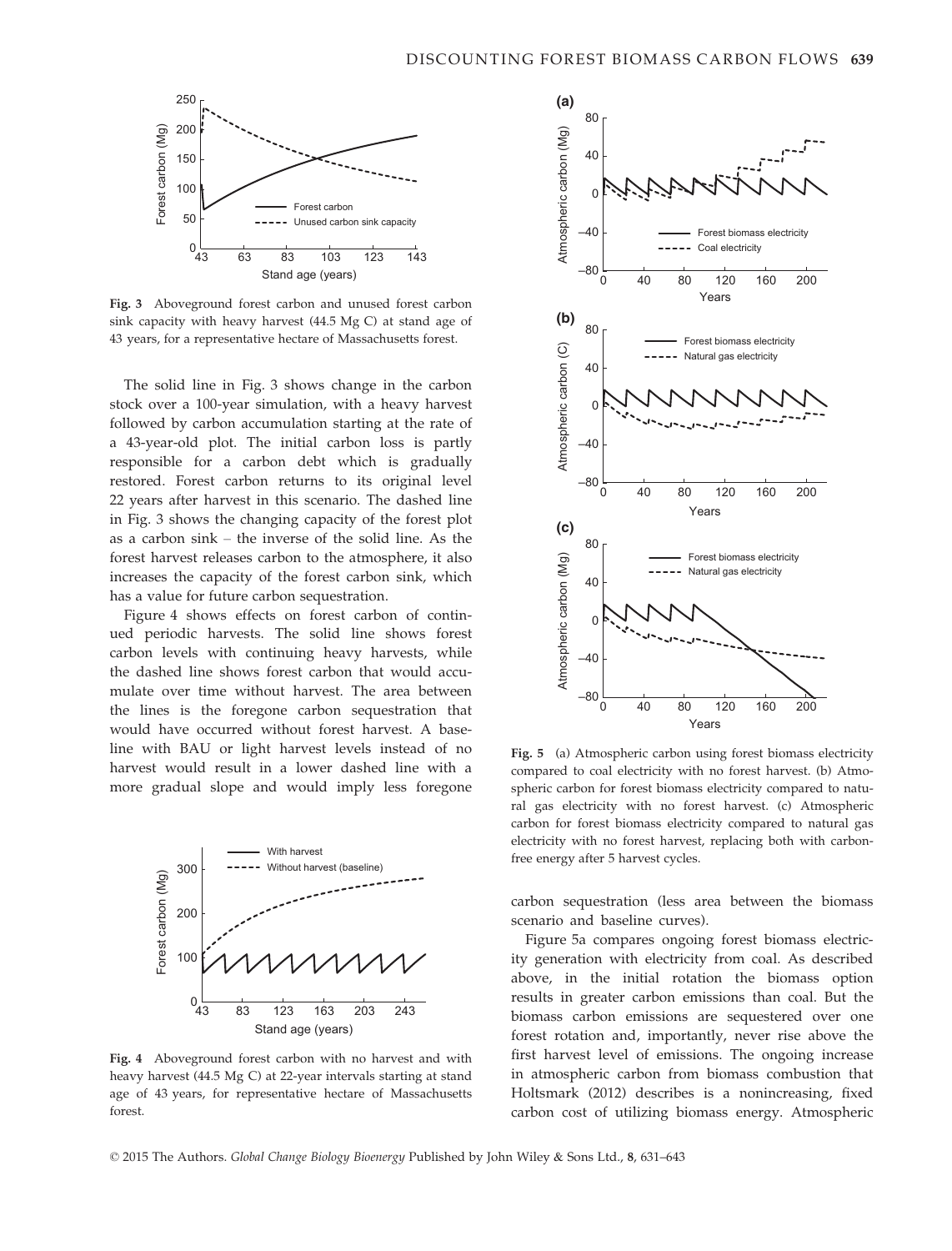

Fig. 6 Atmospheric carbon per unit of electricity produced for forest biomass electricity compared to coal electricity with no forest harvest.

carbon from burning coal is also mostly sequestered by the growing forest in the first few rotations. But recall that the forest carbon sink is finite: As the forest carbon sink fills and sequestration slows with forest age, the portion of coal emissions which can be sequestered decreases continuously. The coal carbon pattern approaches an orthogonal stairstep where each use results in an unabated carbon increase. Over the long time horizon modeled here, the paths of forest biomass energy use and coal utilization vary considerably, although this is not obvious in the first few forest rotation cycles.

While Fig. 5a compares forest biomass electricity to coal-generated electricity, Fig. 5b compares forest biomass electricity to electricity produced from natural gas. This scenario has the lowest IRR estimated, at just 0.1% (Table 4). As seen in Fig. 5b, natural gas has considerably lower initial carbon emissions than biomass. By utilizing the forest carbon sink, the atmospheric carbon levels for natural gas electricity drop below levels for forest biomass electricity. But the advantage diminishes over time, and eventually the same pattern emerges as in Fig. 5a: when the forest carbon sink fills, natural gas emissions increase atmospheric carbon in a stairstep pattern, so that atmospheric carbon from burning natural gas will eventually exceed carbon from using forest biomass (although this does not happen in the 220-year scenario modeled). By contrast, periodic carbon emissions from forest biomass combustion are always offset by subsequent growth and sequestration.

In Fig. 5c, we show the result of five forest biomass harvest cycles compared to five corresponding cycles of natural gas use for electricity generation, assuming that a carbon-free energy source replaces both biomass and natural gas after five cycles. Potential carbon-free energy sources could include wind, water, solar, and nuclear energy, combustion technologies with carbon capture and storage, and even currently unforeseen technologies. Although natural gas use appears to be preferable during the five harvest cycles, as soon as a carbon-free alternative replaces both combustion fuels, the atmospheric carbon level drops much faster in the biomass scenario than in the natural gas scenario: The five cycles of natural gas use partially filled the finite forest carbon sink, while the use of forest biomass did not.

As the ongoing increase in atmospheric carbon from continued use of forest biomass energy (Holtsmark, 2012) is fixed, the carbon emission per unit of energy produced decreases continuously with more energy production. In this sense, forest biomass carbon emissions can be considered carbon neutral over time: as shown in Fig. 6 for biomass electricity compared to coal electricity, over an infinite series of harvests biomass carbon per kWh approaches zero. By contrast, net coal emissions per kWh increase as the forest carbon sink fills and approach the unabated emissions level determined by the carbon content of coal. Filling the forest carbon sink is a one-time benefit that cannot be repeated, and its contribution to reducing carbon emissions from fossil fuels approaches zero over an infinite horizon of fossil fuel use.

#### Discussion

## Interpreting IRR results with respect to private and social discount rates

As shown in Table 4, the atmospheric carbon IRR for forest biomass energy compared to oil in thermal applications is 12.5% for the light harvest scenario and 8.3% for the heavy harvest scenario. These returns are greater than typical private discount rates, and forest biomass energy should thus be unambiguously preferred to oil use in thermal applications as modeled here. Returns for these scenarios are also substantially greater than the social discount rate of 4.5% constructed from recent studies cited by the IPCC (Table 1).

For every application considered here except generating biomass electricity compared to an alternative of natural gas generation, the IRR exceeds Stern Review's 1.4% discount rate (Table 4). Using the Stern Review assumptions would thus favor forest biomass energy in every application except the lowest IRR scenarios. Nearzero discount rates as discussed above favor forest biomass energy in every application modeled here. As shown graphically in Fig. 5a–c, while utilizing forest biomass energy results greater initial carbon emissions than fossil fuel use, forest biomass energy (along with sustainable forest management) results in lower longterm atmospheric carbon levels in every application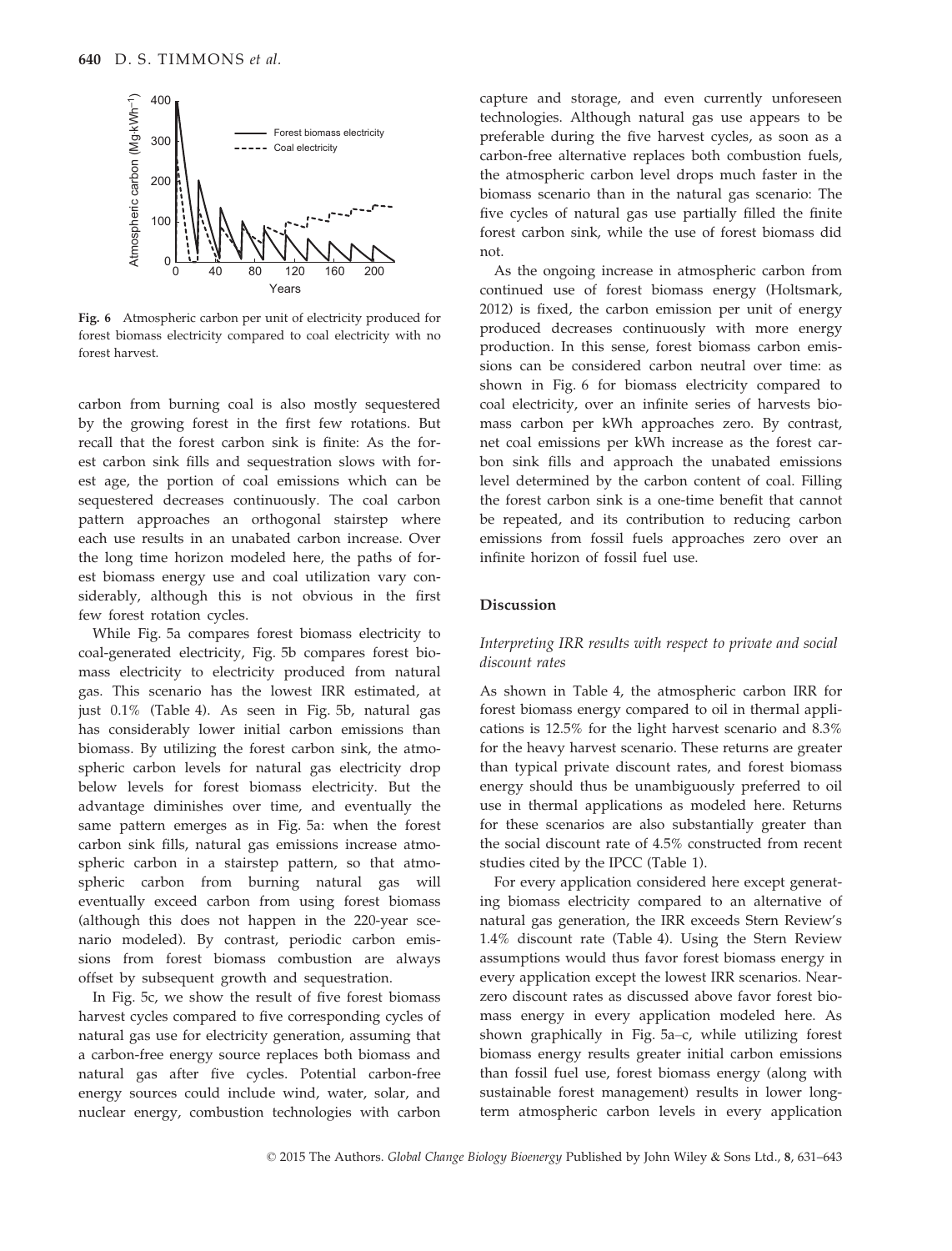modeled. Note that for electricity generation, a discount rate greater than 0.1% would favor natural gas over forest biomass energy and would favor the natural gas emissions path in a scenario such as depicted in Fig. 5c. This may be preferred in the present but is clearly worse for future generations. A zero social discount rate implies that society is indifferent between benefits now or later, so with a zero social discount rate, forest biomass energy is always preferred for the options studied here.

Based on current understanding of global carbon sink dynamics, a portion of fossil fuel emissions remains in the atmosphere indefinitely: While carbon sinks like the ocean slowly absorb atmospheric carbon, the atmospheric portion of remaining emissions asymptotically approaches a level greater than zero (Cherubini et al., 2011). This implies a possibly infinite stream of damages from fossil fuel carbon emissions. Thus with a zero discount rate, the net present value of choosing biomass energy over fossil fuel is infinite (as an infinite stream of damages is avoided). To the extent we discount future damages, we favor short-term gains over longterm losses.

As shown in Fig. 5a–c, biomass energy appears to have long-term advantages even when the estimated IRR is low, which may also suggest that near-zero discount rates are appropriate for the case of biomass carbon emissions. For example, Fig. 5a depicts biomass electricity vs. coal electricity, a scenario with an estimated IRR of only 2.1%. Yet graphically, it is clear that the biomass scenario is preferable to coal for reducing long-term atmospheric carbon levels. Similarly, Fig. 5b depicts biomass electricity as compared to natural gas, a scenario with only a 0.1% IRR. Even in this worst-case IRR scenario, with a long enough time horizon biomass energy use will eventually result in lower atmospheric carbon levels than fossil fuel. Figure 5c illustrates that one result of using forest biomass energy now is preserving future carbon sink capacity. If carbon-free energy is eventually adopted, these preserved carbon sinks would provide future benefits by reducing atmospheric carbon levels.

The IRR estimates presented here are specific to the Massachusetts forest growth and harvest conditions modeled. In general, forests with greater growth rates will provide greater carbon IRR and those with slower growth will provide lower IRR. Although the IRR estimates in other locations will vary, biomass technology choices with greater efficiency (e.g., thermal applications) should always have greater IRR than for lower efficiency technology, and low or nearzero discount rates should always be more favorable to forest biomass energy as compared to fossil fuel use.

## Other forest biomass energy considerations

In many cases, policy decisions to support forest biomass energy will not require a near-zero discount rate. Forest biomass energy has the strongest IRR when compared to using fossil fuel in thermal applications, suggesting that thermal uses are the best candidates for using forest biomass. Given the finite and relatively small forest biomass energy resources in some regions, all available forest biomass might be consumed in high-IRR thermal applications. For example, forest biomass could replace at most 21% of Massachusetts' current use of fuel oil (assuming 1.6 million Mg per year biomass harvest, 10.5 GJ energy content per Mg at 40% moisture, and 2012 Massachusetts residential and commercial consumption of distillate fuel oil of 2067 million liters). This is based on an upper-end estimate of forest biomass availability (Kelty et al., 2008), which is likely unattainable due to harvesting, price, and other supply constraints. Fuel oil replacement in thermal applications also has the highest IRR of the forest biomass energy applications studied (Table 4), with an IRR of 12.5% (with light harvest), well above the mean social discount rate suggested by the studies shown in Table 1. At least in Massachusetts, policymakers could support use of forest biomass energy for replacing heating oil and utilize the entire sustainable forest biomass energy resource, without endorsing a near-zero discount rate for carbon emissions.

The Massachusetts biomass scenarios described in the Manomet report assume an intensification of existing forest harvest to increase biomass production. But forests may be harvested primarily for timber, with only logging residues (tops and branches), mill residues, and small-dimension roundwood being used for biomass energy. If not used for biomass energy, such feedstocks would decay over time, releasing their stored carbon as  $CO<sub>2</sub>$  or  $CH<sub>4</sub>$  even in the absence of combustion. In such practice forest biomass energy may have less carbon impact than modeled here, depending in part on changes in forest detrital carbon stocks compared to a 'no use' scenario (Canham, 2013).

The IRR estimates here assume use of current technology. A portion of the initial carbon debt occurs because biomass-burning equipment is less efficient than fossil fuel equipment, especially with respect to generating electricity from biomass. Improved technology, for example, from wood gasification processes, could narrow the difference between initial fossil and biomass energy carbon emissions. Using wood fuel with lower moisture content – for example, air-dried wood at 20% moisture content rather than wood at 40% moisture content as assumed here – would also reduce biomass carbon emissions per unit of energy produced by about 6%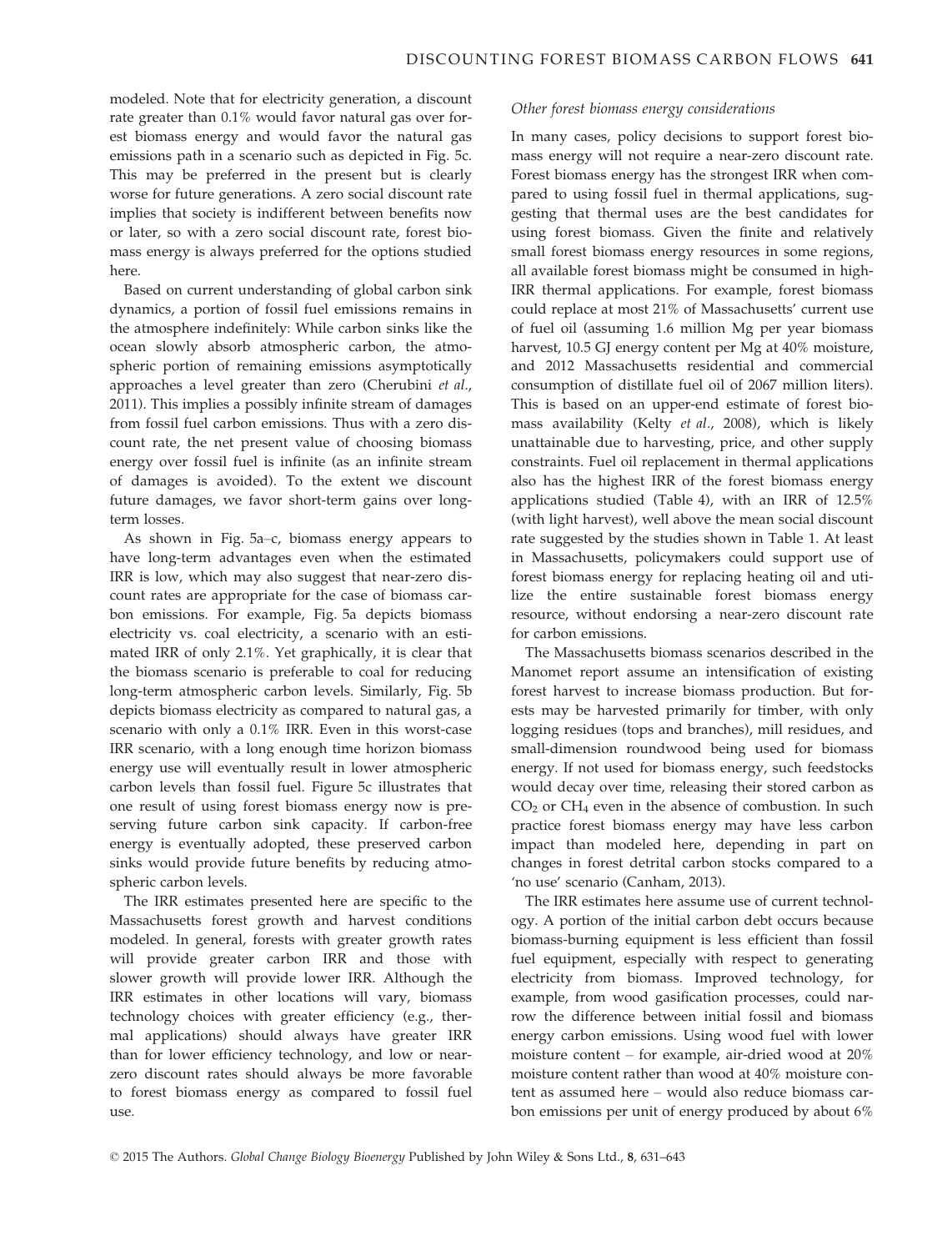(assuming wood high heat value is 19.8 MJ  $\text{kg}^{-1}$ , combustion efficiency is 85%, and carbon portion of wood is 50% by weight). In general, technological constraints such as different efficiencies of converting fuels to usable energy have a limited impact on carbon effects (Buchholz et al., 2015).

#### Policy implications

The EU as a whole, EU member countries, and the United States have recognized the potential role that forest-derived biomass can play in a future energy portfolio, while at the same time, acknowledging that biomass per se is not carbon neutral. Accounting for time dynamics of forest-based biomass carbon emissions is perceived as a major obstacle in both regions (EPA 2014; EU 2014). Our study contributes directly to EPA's efforts in establishing an appropriate framework for forest-based bioenergy carbon discounting (EPA 2014, Appendix B).

If a policy goal is minimizing atmospheric carbon, uses of forest biomass energy that have the highest IRR should have first priority for finite forest resources. In our Massachusetts case study, this includes replacing oil for thermal applications with forest biomass. Although not specifically studied here, results suggest that forest biomass in combined heat and power systems would likely provide strong returns compared to oil, and moderate returns compared to gas, because overall system efficiencies are similar to thermal efficiencies in applications that we studied. Forest biomass is also likely to perform well compared to coal in thermal applications (e.g., in institutional central heating plants that burn coal), because coal has a higher carbon content than oil. Additional, lower return uses of forest biomass energy to replace fossil fuels could be considered in situations where the sustainable forest biomass supply is greater than needed for higher return applications. This could require policymakers to consider adopting near-zero social discount rates with respect to carbon emissions.

Public policy could be used to steer forest biomass utilization toward practices resulting in lower initial carbon emissions, especially to use of logging and mill wastes for biomass energy, and to lighter biomass harvests which have better rates of return on future carbon sequestration. Policy could also support research and development on new forest biomass utilization technology, which could shrink the carbon debt incurred when fossil fuels are replaced by forest biomass energy.

As noted above, induced market effects may mitigate carbon emissions from additional harvests (Daigneault et al., 2012; Galik & Abt, 2012; White et al., 2013) and may justify climate change mitigation policies supporting use of forest biomass energy. Yet the primary carbon emissions and sequestration effects are also relevant, as they are the main drivers of total carbon effects. Primary forest effects may also be more certain and less context dependent than macrolevel effects attributable to market forces. The forest ecosystem carbon discounting approach described above provides a stronger theoretical basis for biomass carbon policy than carbon payback, and the carbon discounting approach could also be applied in studies incorporating market effects.

Finally, if public policy supports forest biomass energy use, it must also ensure sustainable forest management in general. With such forest protections in place, utilizing forests for energy now does not preclude their use for carbon sinks later – the option value of future forest carbon sequestration can eventually be exercised. In a future change to carbon-free energy, the option of letting forests mature to reduce atmospheric carbon is still available. And if carbon-free energy never replaces forest biomass energy so that the forest carbon sink is never fully utilized, then biomass emissions approach zero per unit of energy produced. In either case, future generations are better off with forest biomass energy use now than with continued use of fossil fuels.

#### Acknowledgements

We acknowledge and appreciate important inputs into an earlier version of this article by Dr. John Gunn as well as two anonymous reviewers.

#### References

- Ackerman F, DeCanio SJ, Howarth RB, Sheeran K (2009) Limitations of integrated assessment models of climate change. Climatic change, 95 , 297–315.
- Beckerman W, Hepburn C (2007) Ethics of the discount rate in the Stern Review on the economics of climate change. World Economics, 8 , 187.
- Buchholz T, Friedland AJ, Hornig CE, Keeton WS, Zanchi G, Nunery J (2013) Mineral soil carbon fluxes in forests and implications for carbon balance assessments. GCB Bioenergy, 6 , 305–311.
- Buchholz T, Hurteau MD, Gunn J, Saah D (2015) A global meta-analysis of forest bioenergy greenhouse gas emission accounting studies. GCB Bioenergy, (forthcoming).
- Canham C (2013) Carbon cycle implications of forest biomass energy production in the northeastern United States. In: Wood-Based Energy in the Northern Forests (eds Jacobson M, Ciolkosz D), pp. 61–78. Springer, New York.
- Cardellichio P, Walker T (2010) Why the Manomet study got the biomass carbon accounting right. The Forestry Source, 5, 4–7.
- Cherubini F, Peters GP, Berntsen T, Stromman AH, Hertwich E (2011) CO2 emissions from biomass combustion for bioenergy: atmospheric decay and contribution to global warming. GCB Bioenergy, 3 , 413–426.
- Cherubini F, Stromman AH, Hertwich E (2013) Biogenic CO2 fluxes from bioenergy and climate–a response. Ecological Modelling, 253, 79–81.
- Daigneault A, Sohngen B, Sedjo R (2012) Economic approach to assess the forest carbon implications of biomass energy. Environmental science & technology, 46, 5664-5671.
- Daly HE (1974) The economics of the steady state. The American Economic Review, 64, 15–21.